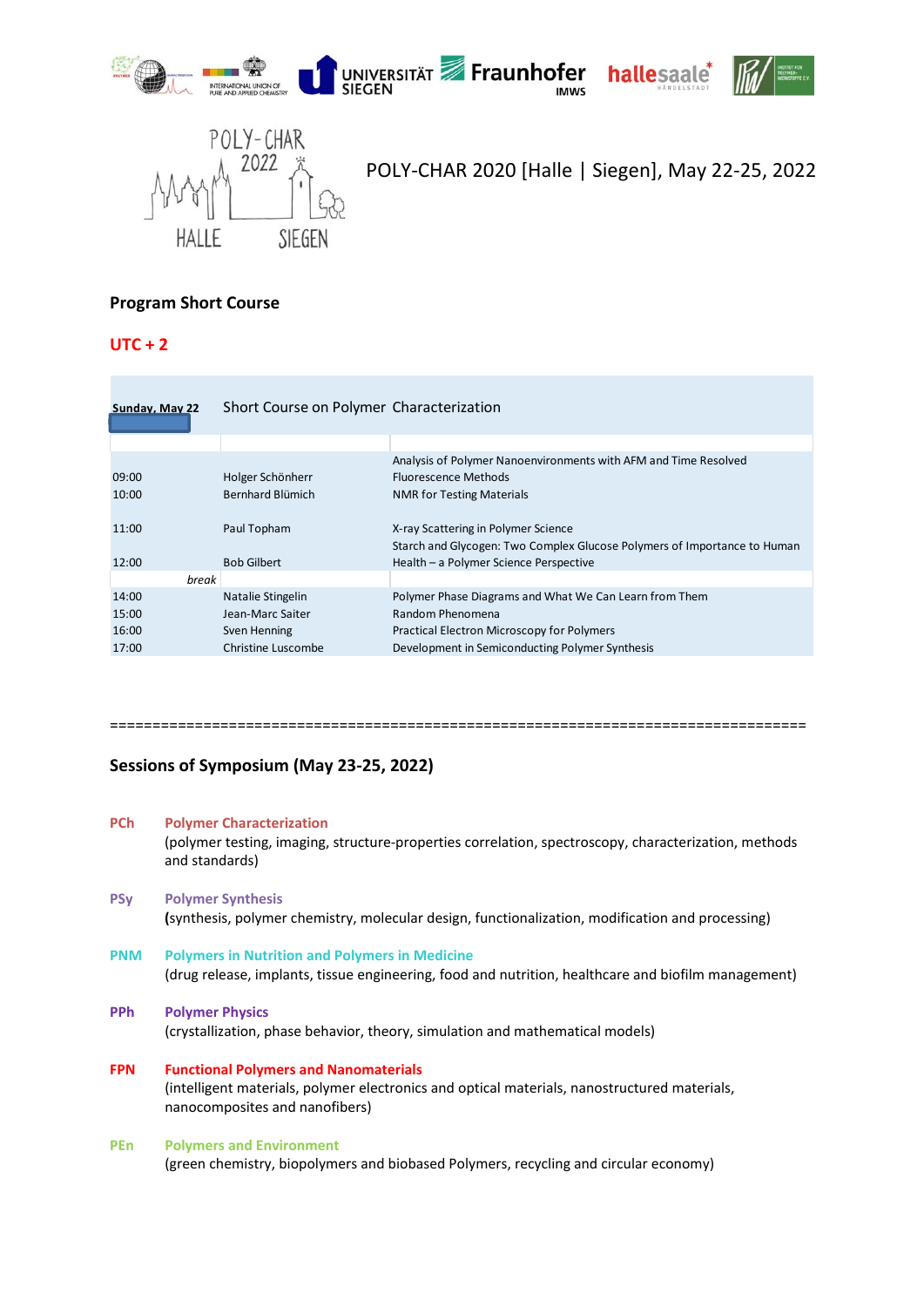



ľ



IUT FÜR<br>Mer:<br>Stoffe e.v.

| Monday, May 23     |                                           |                                           |
|--------------------|-------------------------------------------|-------------------------------------------|
| Central European   |                                           |                                           |
| <b>Summer Time</b> |                                           |                                           |
| $MESZ (UCT + 2)$   |                                           |                                           |
|                    |                                           |                                           |
| 09:00              | <b>Opening Ceremony</b>                   |                                           |
| 09:30              | <b>Plenary</b><br>PEn                     | <b>Archana Bhaw-Luximon</b>               |
| 10:30 break        |                                           |                                           |
|                    | Session A PEn I                           | Session B PNM I                           |
| 11:00              | PEn invited 1 Araceli Flores              | PNM invited 1 Siyu Jiang                  |
| 11:30              | PEn oral 1<br>Shanta Pokhrel Bhattarai    | PNM oral 1<br>Prasamsha Panta             |
| 11:50              | PEn oral o2<br>Himanshu Yadav             | Hari Sharan Adhikari<br>PNM oral 2        |
| 12:10              |                                           | PNM oral 3 Amirah Amalina Ahmad Tarmizi   |
| 12:30              |                                           | PNM oral 4<br>Marina Gorbunova            |
| 12:50 break        | Poster slide show                         | Poster slide show                         |
|                    | Session A <b>PCh I</b>                    | Session B PNM II                          |
| 13:00              | PCh invited 1 Valerio Causin              | PNM invited 2 Nowsheen Goonoo             |
| 13:30              | PCh oral 1<br><b>Bidit Lamsal</b>         | PNM oral 5<br>Lakshmi Y. Sujeeun          |
| 13:50              | PCh oral 2<br>Enrico Carmeli              | Koushanee Madub<br>PNM oral 6             |
| 14:10              | PCh oral 3<br>Subrajeet Deshmukh          | PNM oral 7<br>Avin Ramanjooloo            |
| 14:30 break        | Poster slide show                         | Poster slide show                         |
| 15:00              | Plenary<br><b>PCh</b>                     | <b>Mehrdad Negahban</b>                   |
|                    |                                           |                                           |
|                    | Session A PCh II                          | Session B FPN I / PSy                     |
| 16:00              | PCh invited 2 François Boue               | PSy invited 6 Xiaofeng Sui                |
| 16:30              | PCh oral 4<br>Hamza M. Aboelanin          | FPN oral 1<br>Ramin Hosseinnezhad         |
| 16:50              | PCh oral 5<br><b>Maurice Gilberg</b>      | FPN oral 2<br>Kawaljit Kaur               |
| break              | Poster slide show                         | Poster slide show                         |
|                    | Session A PSy I                           | Session B PNM III                         |
| 17:20              | PSy invited 1 Rafal Poreba                | PNM invited 3 Jakub Sirc                  |
| 17:50              | Kristina Gusakova<br>PSy oral 1           | PNM oral 8<br>Barbora Mudrová             |
| 18:10              | PSy oral 2<br>Joana Filipa Barros Braz    | PNM oral 9 María Inmaculada García Briega |
| 18:30              | PSy oral 3 Maximiliano de Freitas Martins | PNM oral 10<br>Ana Iglesias-Mejuto        |
| 18:50<br>end       |                                           |                                           |

UNIVERSITÄT **Fraunhofer** hallesaale<sup>\*</sup>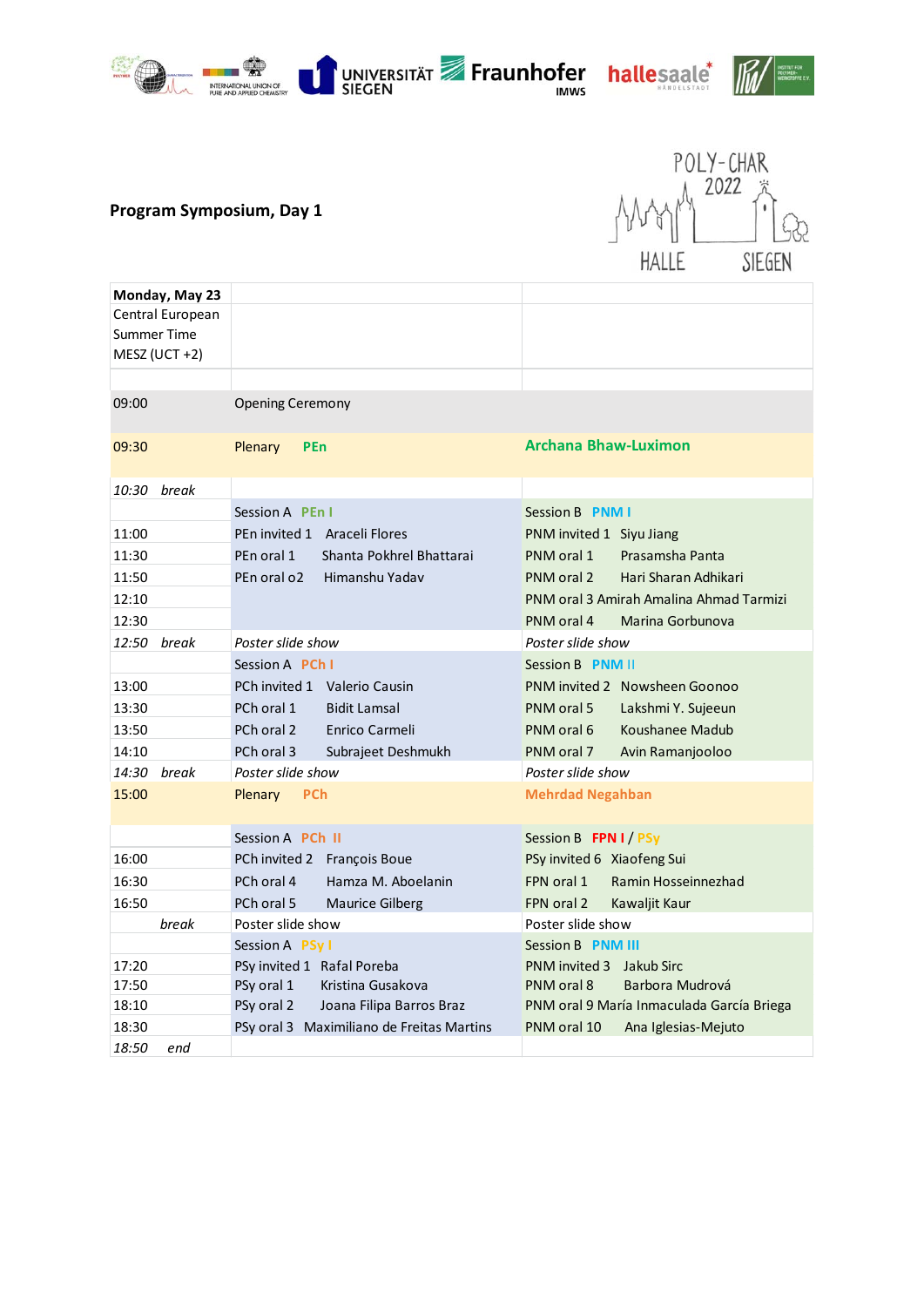







# **Program Symposium, Day 2**



| Tuesday, May 24                                            |                                                                                              |                                  |
|------------------------------------------------------------|----------------------------------------------------------------------------------------------|----------------------------------|
| Central European<br><b>Summer Time MESZ</b><br>$(UCT + 2)$ |                                                                                              |                                  |
|                                                            |                                                                                              |                                  |
|                                                            | Session A <b>PCh III</b>                                                                     | Session B FPN II                 |
| 08:00                                                      | PCh invited 3<br>Armin Zankel                                                                | FPN invited 2 Chunye Xu          |
| 08:30                                                      | PCh oral 6<br>Suhaila Idayu Abdul Halim                                                      | Mahmoud A. Khalifa<br>FPN oral 3 |
| 08:50                                                      | PCh oral 7<br>Norsyazlin Abd Rashid                                                          | FPN oral 4<br>Zitao Wang         |
| 09:10                                                      | PCh oral 8<br>Nurul Fatahah Asygin Zainal                                                    | FPN oral 5<br>Juexin Huang       |
| break<br>09:30                                             | Poster slide show                                                                            | Poster slide show                |
| 10:00                                                      | Plenary<br><b>PNM</b>                                                                        | <b>Katharina Landfester</b>      |
|                                                            |                                                                                              |                                  |
|                                                            | Session A PNM IV                                                                             | Session B PSy II                 |
| 11:00                                                      | PNM invited 4 Aisyiyah Jenie                                                                 | PSy invited 2 Xiaoqiu Dou        |
| 11:30                                                      | PNM invited 5<br>Mareike Müller                                                              | PSy invited 3 Chuanliang Feng    |
| 12:00<br>break                                             | Poster Session (presenters are at the posters)*                                              |                                  |
|                                                            | Bruna Frugoli Alves, Hugo Barros, Laura Dehondt, Gunakhar Devkota, Prakash Gautam,           |                                  |
|                                                            | Vladimir A. Kolupaev (1), Vladimir A. Kolupaev (2), Vladimir A. Kolupaev (3), Raffaele Longo |                                  |
| 13:00                                                      | <b>FPN</b><br>Plenary                                                                        | <b>Zhenan Bao</b>                |
|                                                            |                                                                                              |                                  |
|                                                            | Session A PNM V                                                                              | Session B FPN III                |
| 14:00                                                      | PNM invited 6<br><b>Hubert Eudier</b>                                                        | FPN invited 3 Chin Han Chan      |
| 14:30                                                      | PNM invited 7<br>J.L. Gómez Ribelles                                                         | FPN invited 4 Bo Song            |
| 15:00                                                      | PNM oral 13<br>Giulia Guidotti                                                               | FPN oral 6<br>Pan Xu             |
| 15:20<br>break                                             |                                                                                              |                                  |
|                                                            | Session A PEn II                                                                             | Session B FPN IV                 |
| 15:30                                                      | PEn oral 4 Iklima Oral                                                                       | FPN oral 7 David Sibanda         |
| 16:00                                                      | PEn oral 5 Jolita Ostrauskaite                                                               | FPN oral 8 Thorben Gwydion Jaik  |
| 16:20                                                      | PEn oral 6 Lisa Klaai                                                                        | Komal P. Malla<br>FPN oral 9     |
| 16:40                                                      | PEn oral 7 Enrico Bianchi                                                                    | FPN oral 10 Achyut Nepal         |
| 17:00<br>break                                             | Poster slide show                                                                            | Poster slide show                |
|                                                            | Session A PPh I                                                                              | Session B PSy III                |
| 17:30                                                      | PPh oral 1 Andrzej Pawlak                                                                    | PSy oral 4 Sara Dalle Vacche     |
| 17:50                                                      | PPh oral 2 Przemyslaw Sowinski                                                               | PSy oral 5 Sachin Gupta          |
| 18:10                                                      | PPh oral 3 Willis Collins Akeyo Muganda                                                      | PSy oral 6 Philipp Haida         |
| 18:30<br>end                                               |                                                                                              |                                  |